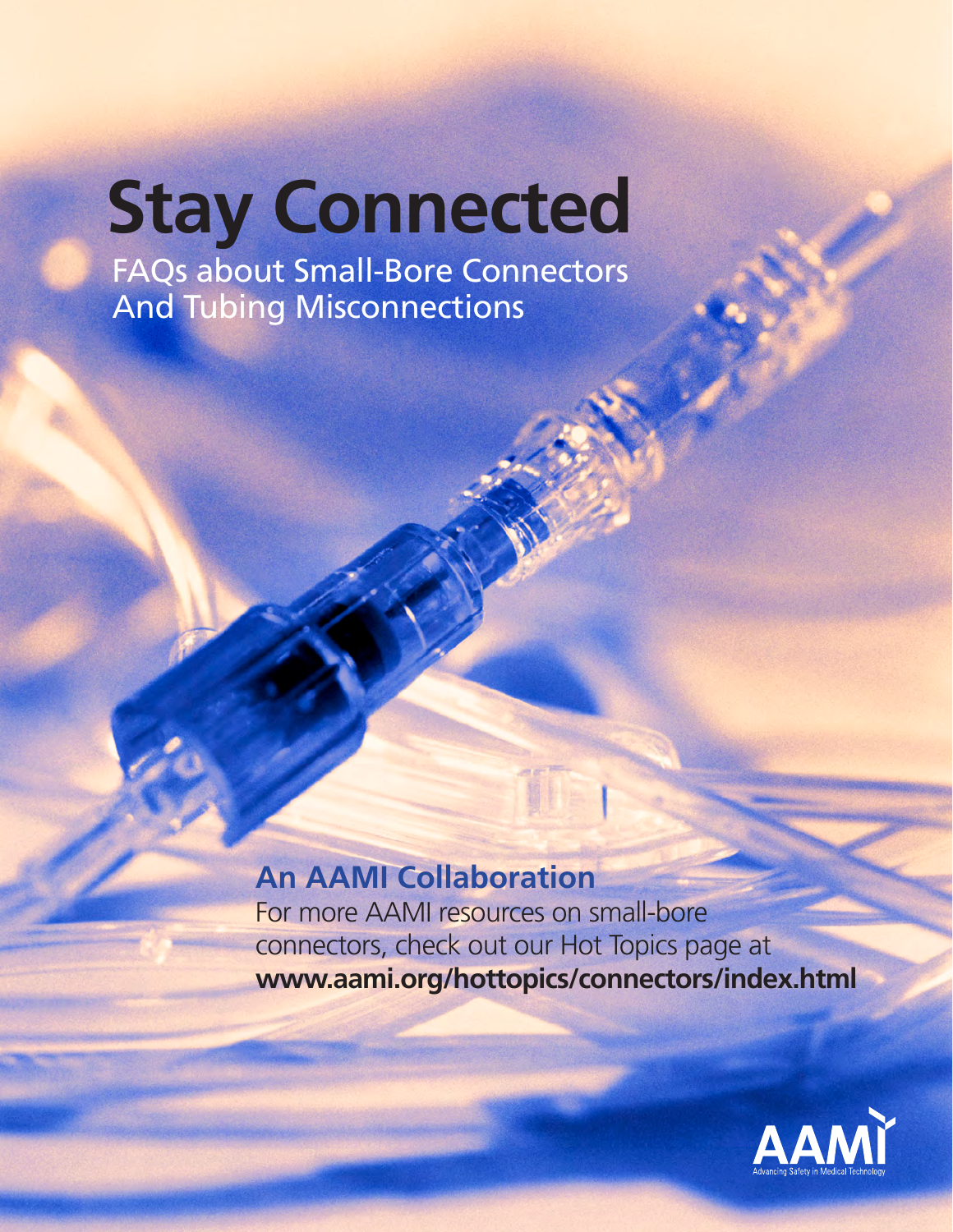AAMI, ISO and an international, joint working group are making great advances toward eliminating the potential for tubing misconnections and increasing patient safety—the focus of the Small-bore Connector initiative. These advances may reach the market as early as 4th Quarter 2014. Collaboration across agencies, organizations, manufacturers, and clinicians is a crucial part of the process, which means there are a lot of people to keep informed about everything from why the initiative started to how the new ISO standards are being rolled out. The following frequently asked questions are intended to be used as a tool for understanding all aspects of the Small-bore Connectors initiative. The better this initiative is understood, the easier it will be for everyone involved to generate awareness, prepare for the transition, and adopt the new connectors.

### **On the topic of collaboration, this information has come together due to the joint efforts of the following individuals:**

- ► **Scott A. Colburn** MS, BSN, RN, Commander, US Public Health Service, Director, CDRH Standards Program Office of the Center Director, Center for Devices and Radiological Health, Food and Drug Administration
- ► **Colleen Elliott**, PMP, Director, Standards, AAMI Association for the Advancement of Medical Instrumentation
- ► Cathie Gosnell, RN, MS, MBA, Clinical Consultant, Premier Safety Institute
- ► **Dawn Glossa**, MPA, Director, Communications and Corporate Marketing, The Joint Commission
- ► **Peggi Guenter**, PhD, RN, Senior Director of Clinical Practice, Advocacy, and Research Affairs American Society for Parenteral and Enteral Nutrition
- ► **Thomas J. Hancock**, MBA, Executive Director, Global Enteral Device Supplier Association and President Collaborent Health Consult
- ► **Mary K. Logan**, JD, CAE, President, AAMI Association for the Advancement of Medical Instrumentation
- ► **Brad Noe**, AAMI/CN, Small-bore connectors Committee Co-Chair. Hypodermic Technical Support Manager, BD Medical
- ► Gina Pugliese, RN MS, FSHEA, Vice President, Premier Safety Institute
- ▶ **Pamela Scott**, Senior Science Health Advisor, Office of the Center Director, Center for Devices and Radiological Health, Food and Drug Administration

This information and future updates on this topic can be found at www.gedsa.org. Please contact Tom Hancock (tom@collaborenthealth.com) with any additional questions or comments covered in this document.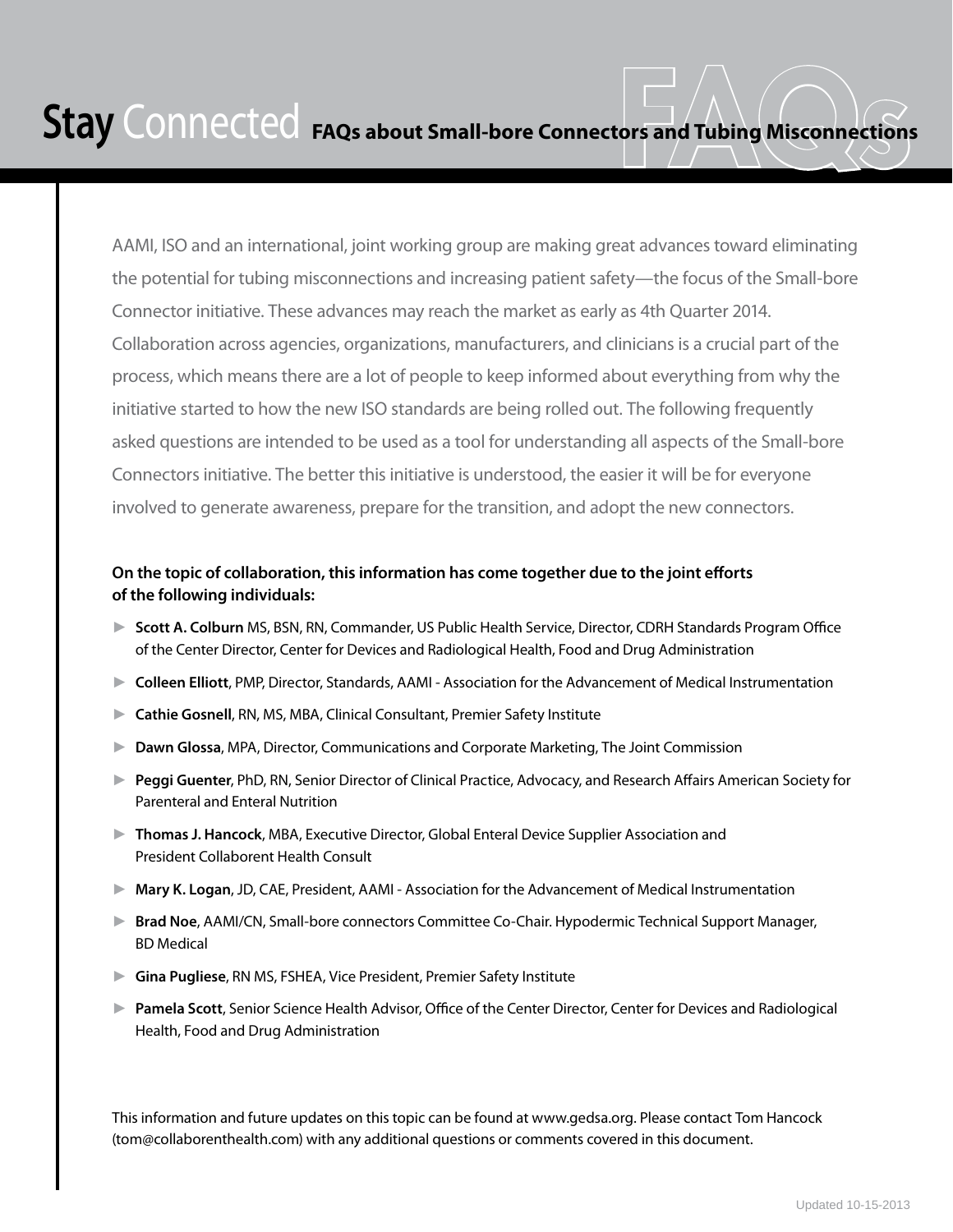### **Background and Context**

### **Specifics about the Changes**

| 8. |                                                                                          |
|----|------------------------------------------------------------------------------------------|
|    |                                                                                          |
|    |                                                                                          |
|    | 11. How are the new connector designs being tested to prove that they are safer than the |
|    |                                                                                          |
|    |                                                                                          |

### **Impact**

|     | Page 5.                                                                                           |
|-----|---------------------------------------------------------------------------------------------------|
| 14. |                                                                                                   |
| 15. |                                                                                                   |
| 16. |                                                                                                   |
| 17. | Should healthcare facilities or providers change even if they have not had an incident with       |
|     |                                                                                                   |
| 18. | Will guidance be provided to healthcare organizations to help them understand the implications    |
|     |                                                                                                   |
| 19. | What are suppliers doing to make sure connections are possible between old and new connectors     |
|     |                                                                                                   |
|     | 20. What should be done with existing inventory when implementing a transition to devices with    |
|     |                                                                                                   |
| 21. | Will there be a universal color code system with each device type assigned a unique color? Page 6 |
| 22. | How will the transition from products with old connectors to new connectors be handled?Page 6     |
| 23. |                                                                                                   |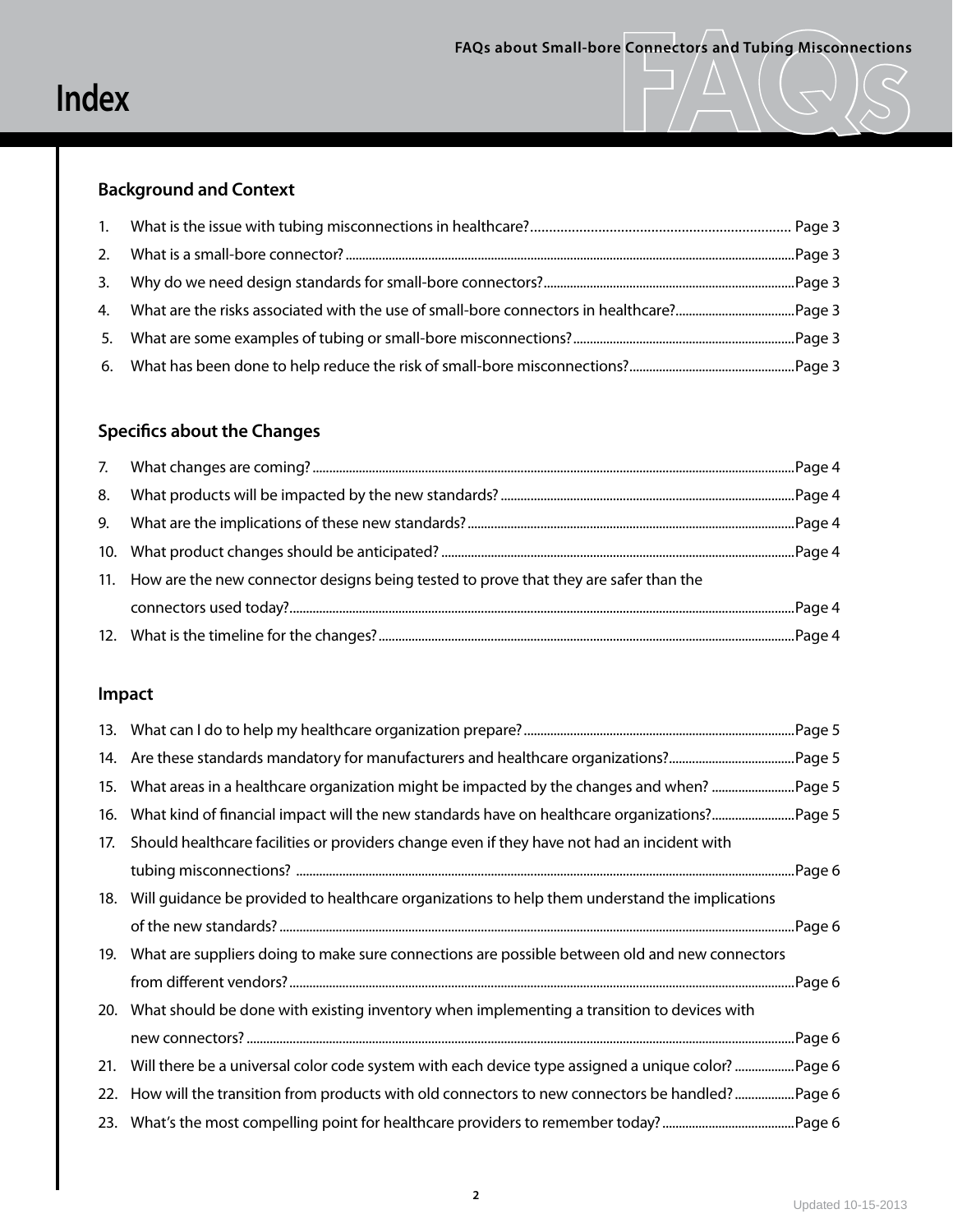# FAQs about Small-bore Connectors and Tubing Misconnections<br> **Background and Context**

### **1. What is the issue with tubing misconnections in healthcare?**

A typical patient could be connected, via tubes or catheters, to several delivery systems to receive medication, nutrients, and fluids. Tubing misconnections—also called Luer misconnections, small-bore misconnections, or wrong route errors— refer to what happens when a tube from the medical device for one delivery system is connected to a system that serves a completely different function—for example, a feeding administration set being connected to a tracheostomy tube. Such errors have resulted in patient injury and deaths, and they are widely recognized as underreported. Misconnections are attributed to the universal design of Luer connectors, which are one of the most commonly used types of small-bore connectors in healthcare. The connectors are parts used to connect the tubing of one medical device to another. However, the simple design and ease of use of the Luer connector allows the tube of the device for one delivery system to be connected to an unrelated system that has a different intended use.

### **2. What is a small-bore connector?**

A small-bore connector is a connector with an inner diameter of less than 8.5 mm that is used to link or join medical devices, components, and accessories for the purpose of delivering fluids or gases. A Luer connector is a classic type of a small-bore connector used commonly in the healthcare setting.

### **3. Why do we need design standards for small-bore connectors?**

Adoption of international standards for small-bore connectors will ensure compatibility and consistency while reducing the likelihood of misconnections. New connectors will provide:

- Greater ability for different manufacturers' devices to integrate, while making it difficult, if not impossible, for unrelated delivery systems to be connected.
- Standardized connections across the healthcare settings
- Less likelihood of therapy interruption due to connector incompatibility or unavailability

### **4. What are the risks associated with the use of small-bore connectors in healthcare?**

Unfortunately, the simple and universal design of the Luer connector allows for connection between unrelated delivery systems—that have different intended uses. (e.g., vascular, enteral, respiratory, epidural, and intrathecal). As a result, care providers can inadvertently connect wrong systems together, causing fluids (e.g., medications, enteral feedings) or gases (e.g., oxygen) to be delivered through the wrong route. The consequences can be fatal to patients. (REF FDA MEDSUN webcast Nov 2008)

### **5. What are some examples of tubing or small-bore misconnections?**

Liquid formula or medication intended for delivery into the stomach via a feeding tube or nasogastric (NG) tube is connected to an intravenous (IV) line, delivering the formula or medication into the bloodstream. A noninvasive blood pressure inflation tube is connected to an IV line, delivering air under pressure into the bloodstream and causing an air embolism. IV fluids are connected to the inflation cuff on a breathing tube (tracheostomy or endotracheal tube) and delivers a large volume of fluid to a fixed volume device designed to be filled with air (the cuff), resulting in airway obstruction. A tube feeding is connected to a peritoneal dialysis catheter, delivering formula that had been intended for the stomach to the abdominal (peritoneal) cavity.

### **6. What has been done to help reduce the risk of small-bore misconnections?**

Alerts and guidance documents have been issued by numerous governmental, accreditation, professional, manufacturing, and healthcare organizations. They include the following:

- Sentinel Event Alert, Issue 36: Tubing misconnections—a persistent and potentially deadly occurrence from The Joint Commission (TJC)
- Case studies, a safety calendar, videos, webinars, and other resources from the U.S. Food and Drug Administration (FDA)
- Clinical recommendations from the American Society for Parenteral and Enteral Nutrition (A.S.P.E.N.)
- A letter to surveyors about the need to review hospitals' prevention policies from the Centers for Medicare & Medicaid Services (CMS)
- Making Healthcare Safer II: An Updated Critical Analysis of the Evidence for Patient Safety Practices from the Agency for Healthcare Research & Quality (AHRQ)

Other organizations have published educational material and practice standards describing methods to reduce tubing misconnections. Healthcare providers have implemented educational programs and protocols, such as tracing all lines back to their origin prior to reconnecting devices, or positioning catheters and tubes that have different purposes on different sides of the patient's body. Some manufacturers use color coding with their connectors. Others have developed proprietary alternative connectors and product designs that are incompatible with Luer connectors for IV delivery systems, which are frequently involved in misconnections.

However, these efforts have not eliminated the problem. A design change and correlating standards would make misconnections between unrelated delivery systems (e.g., vascular, enteral, respiratory, epidural, and intrathecal), medical devices, and accessories highly unlikely. Such design changes should be based on specifications and correlating standards. For more information on how design standards are validated, see question 11.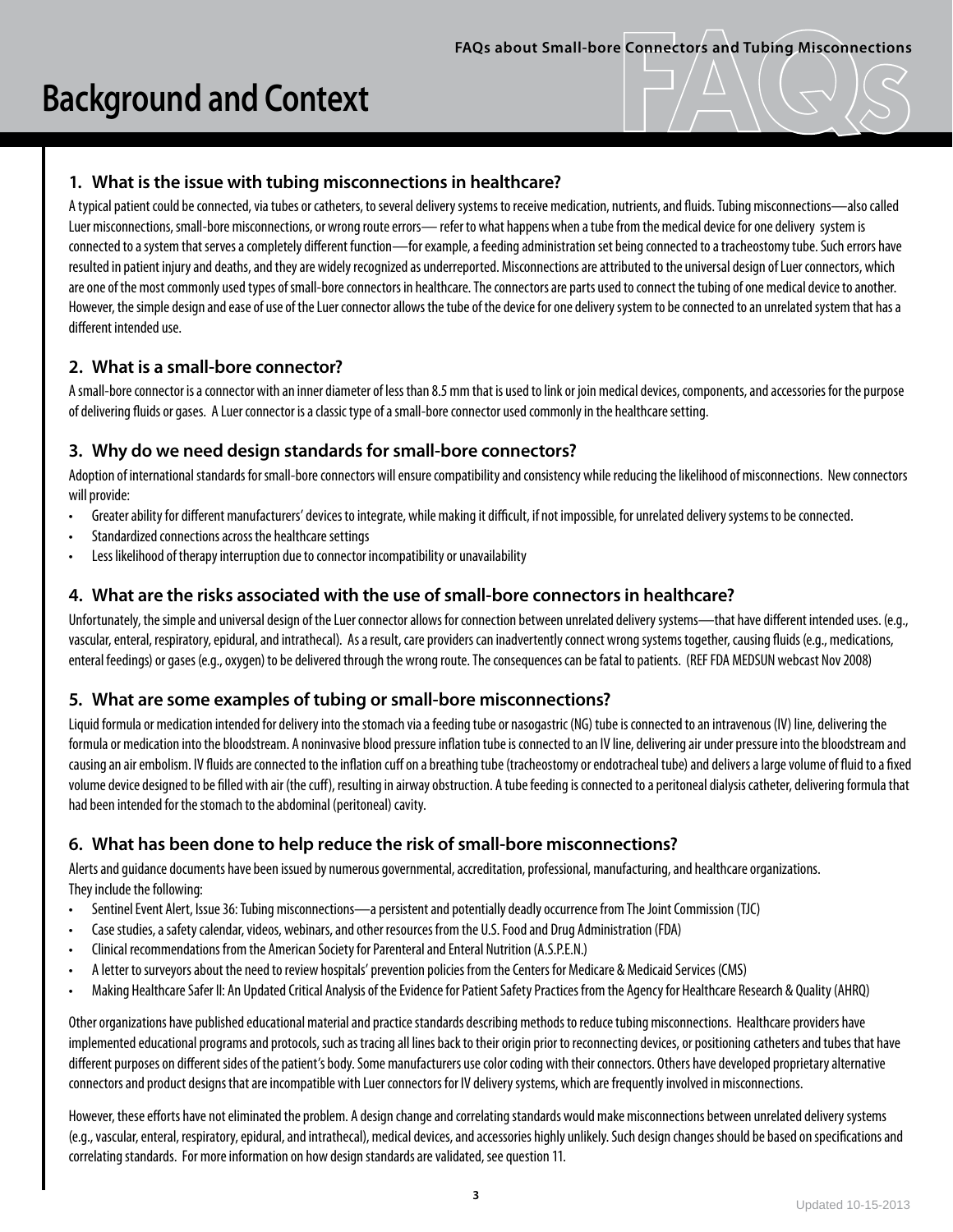### **Specifics about the Changes**

### **7. What changes are coming?**

To reduce the frequency of small-bore connector hazards, an international group of clinicians, manufacturers and regulators, such as the FDA, is collaborating with the International Standard Organization (ISO), and the Association for the Advancement of Medical Instrumentation (AAMI) to develop ISO 80369 standards. The first of these standards, 80369-1, was published in January 2011, and it provides general requirements for small-bore connectors for liquids and gases in healthcare applications. It also establishes a framework for testing connectors to ensure non-interconnectability of unrelated delivery systems (e.g., vascular and enteral). International standards for non-Luer compatible delivery system-specific connections are under development. New connectors are expected to reach the market as early as 4th Quarter 2014.

Each additional standard in the series will focus on connectors for a specific clinical application and will be released as it is completed, beginning in 2014. These standards include connectors for breathing systems and driving gases, enteral, limb cuff inflation, neuraxial, and intravascular-hypodermic applications. There will be a phase-in period for product development and implementation quided by the FDA and existing state legislation. California, for example, has been active on this front. (Refer to question 14 for additional information on CA law).

### **8. What products will be impacted by the new standards?**

There will be new connector designs for the following device types:

- Respiratory systems and driving gases
- Limb cuff inflation applications Urethral and urinary applications (planned)
- **Enteral feedings**
- Neuraxial applications

When the standards are approved, the existing Luer connector will be maintained only for the intravascular and hypodermic applications. All other delivery systems with small-bore connectors will be impacted to ensure non-interconnectability with the intravascular Luer connector, as well as incompatibility with the new connector designs of other delivery systems.

### **9. What are the implications of these new standards?**

Unique international standard designs for each high-risk device delivery system will promote better patient safety and help ensure that connectors for unrelated delivery systems are incompatible. Without an international industry standard for small-bore connectors, manufacturers would have to attempt to test against all proprietary designs for different applications to ensure that their connector is incompatible with any other connector on the market. Healthcare organizations would have to purchase multiple systems across the continuum of care—without a standardized mechanism for testing and evaluation to prevent misconnections between them. Such a scenario could create confusion and put patients at higher risk. When the standards are approved, the Luer connector will be maintained only for the intravascular and hypodermic applications. All other delivery systems with small-bore connectors will change to ensure incompatibility with the intravascular Luer connector or each of the other new connectors.

### **10. What product changes should be anticipated?**

Manufacturers of breathing systems and driving gases, enteral, limb cuff inflation, neuraxial, and urethral devices will need to redesign their products to accept the new small-bore connector standards as they are approved. Manufacturers are prepared to launch new connectors with minimal disruption to supply and clinical practice. You should anticipate a phased approach to the launch of new connectors, starting with enteral devices in 2014. Manufacturers are expected to synchronize the introduction of new standard connectors with a transition plan to assist customers' conversion from existing products in the market.

### **11. How are the new connector designs being tested to prove that they are safer than connectors used today?**

The goal is to develop unique connectors for medical devices for each delivery system so that their inherent design makes it virtually impossible to connect unrelated systems. The new tubing connector designs are based on human factors engineering and computer aided design (CAD) analysis to reduce the likelihood of misconnections. The proposed unique designs for the connectors go through a rigorous process to ensure they connect only to the proper mating connector. Proposed designs are validated through hands-on usability testing to confirm that they meet their intended purpose of preventing the connection of a medical device from one delivery system to a device of another delivery system. Analysis of design drawings and physical force fit testing are used to verify that connectors that are supposed to connect do so securely, while connectors that should not join are physically prevented from doing so.

### **12. What is the timeline for the changes?**

There will be a transition period marked by stages. That approach is under development and will be communicated by manufacturers with advanced warning so that all parties can prepare for the changes in the market. The changes for the new standard connectors will roll out by delivery system. Manufacturers will incorporate the new connectors into their existing offerings where applicable. By working closely with their suppliers, healthcare facilities or providers should be able to convert on a timeline that best suits their needs and that of their patients.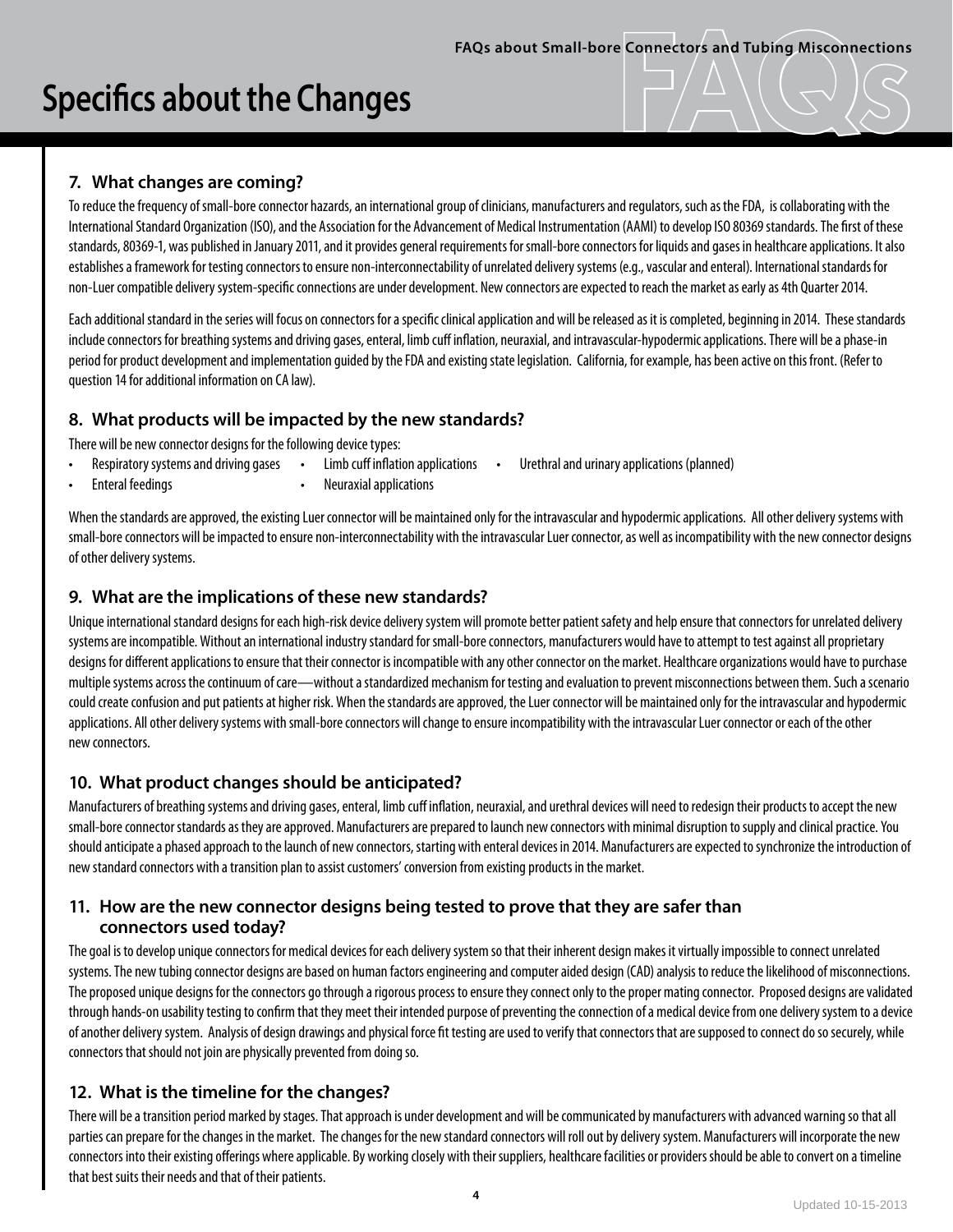### **13. What can I do to help my healthcare organization prepare?**

Healthcare providers are strongly advised to take the following steps as new connectors approach the market:

### **Aware**

- Generate awareness of impending changes across the organizations to all impacted clinicians, administrators, supply chain, health technology management and other support staff.
- Identify a leader within the organization to stay informed as plans progress and communicate updates to others in the organization early and often.

### **Prepare**

- Form teams to assess existing systems, processes, and protocols that may need to change, focusing on areas of highest risk which have the most immediate need to convert to the new connectors.
- Work with supplier representatives and adopt their product specific transition plan.
- Train clinicians and materials/inventory management staff for impending changes.

### **Adopt**

- Introduce new connectors into work stream to reduce tubing misconnections and improve patient safety.
- Remind the organization of the long-term benefits vs. the short-term hassles of transitioning to new small-bore connectors.

### **Measure**

- Quantify the organization's ability to adopt changes.
- Leverage metrics and formal feedback loops to identify ways to improve the organization's ability to transition for the next phase of small-bore connector introductions.

As new connectors become accepted as standards, more detailed information regarding introduction, transition plans, and timing will be provided.

### **14. Are these standards mandatory for manufacturers and healthcare organizations?**

As of August 2013, there were no federal mandates for manufacturers or healthcare organizations.

Effective Jan. 11, 2016, a California law (HB 1867) will prohibit general acute care, acute psychiatric, and special hospitals from using an epidural, intravenous or enteral feeding connector that fits into a connection port other than the type for which it was intended. It is expected that all medical device manufacturers/suppliers will comply with the new California law. In doing so, they will develop modified products that incorporate the new connectors and phase out products with old connectors. The changes and requirements will need to be communicated to clinicians who use the products and to those responsible for product conversions in the organizations.

Also, the FDA issued a letter to manufacturers, healthcare professionals, and hospital purchasing departments in July 2010 that outlines what each group can do to reduce the risks of small-bore connector misconnections. The agency noted they are participating in the development of the ISO standards that will help prevent these misconnections through use of function design and usability testing. The FDA stated it is considering recognizing the ISO standards and if it does, it will provide quidance to manufacturers regarding the timeline for devices on the market to come into compliance, as well as explain the effect of the standards on new devices.

### **15. What areas in a healthcare organization might be impacted by the changes and when?**

Personnel at healthcare facilities that supply products in any capacity and those that administer or deliver care will be impacted by the small-bore connector changes. Personnel responsible for product supply including purchasing/procurement and materials management as well as pharmacists should be brought in early to understand all the implications and actions necessary to prepare for the small bore connector introduction. Physicians, nurses, nurse practitioners, infusion therapists and dietitians, among other clinicians should be informed and trained well in advance of any introductions to avoid any interruption in therapy. Additional functions to consider include healthcare technology management, patient safety and quality assurance personnel.

### **16. What kind of financial impact will the new standards have on healthcare organizations?**

Depending on the therapeutic group, adopting these new connectors may increase costs to produce the same products. Pricing is at the sole discretion of device manufacturers. Talk to your suppliers to better understand the financial impact, if any, to your organization.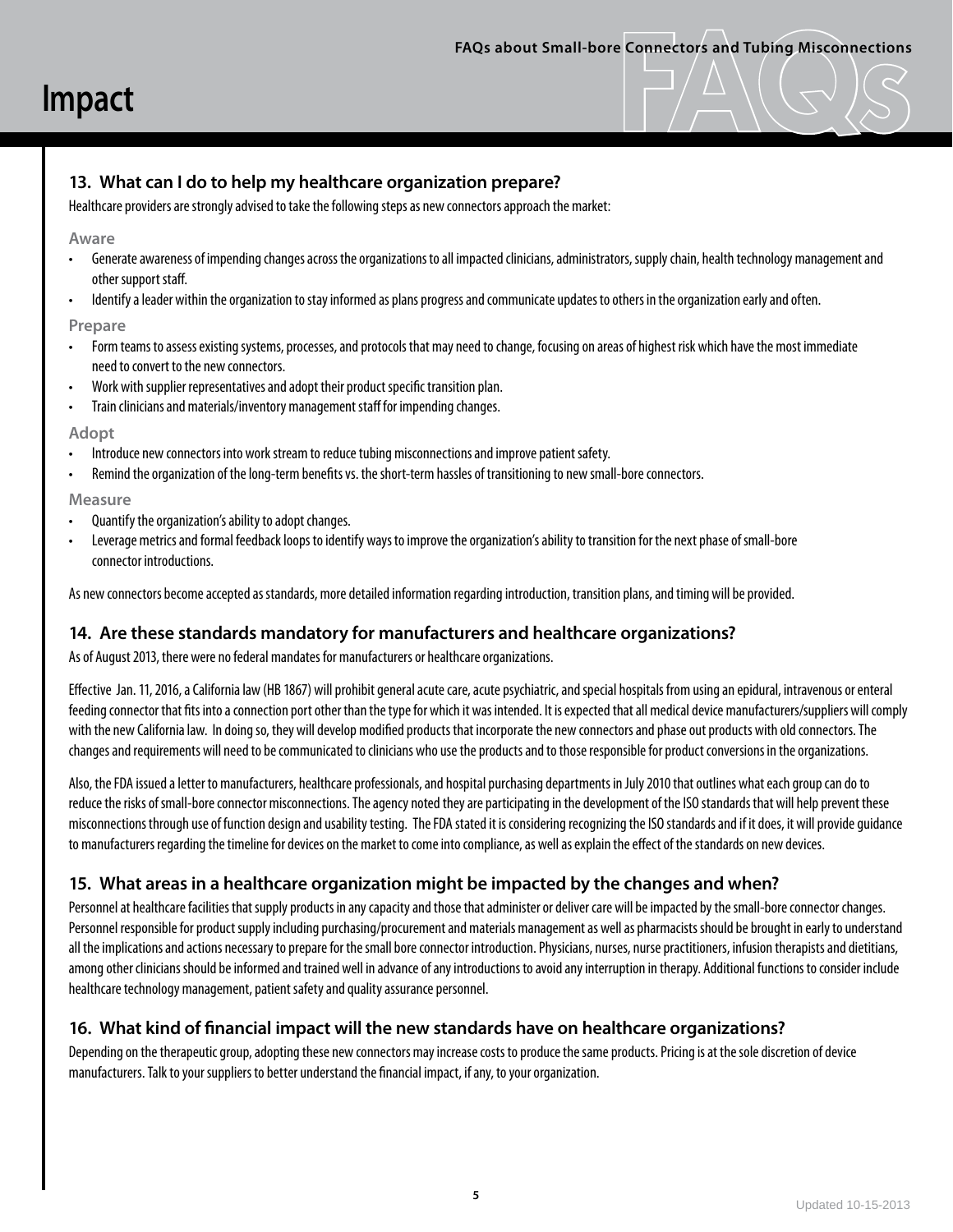### **17. Should healthcare facilities or providers change even if they have not had an incident with tubing misconnections?**

Many organizations believe they have never had a tubing misconnection, but that may not be the case. Many tubing misconnections are discovered before there is harm these are generally not reported. All organizations are one human error away from a harmful tubing misconnection. All should be concerned about making the care environment safer for patients and clinicians by providing devices that are designed using the principles of human factors engineering.

### **18. Will guidance be provided to healthcare organizations to help them understand the implications of the new standards?**

A collaborative approach to transition the market from the current connectors to the new versions is under development and will be communicated through suppliers with advanced warning to prepare for the changes. Information and details about the new design standards and their publication dates, timeline for connector transitions, and educational materials will be available at gedsa.org. Gedsa.org will be the primary source for the latest information on small-bore connector changes for each therapeutic group. For details on specific suppliers and their products introductions, please visit their respective websites.

### **19. What are suppliers doing to make sure connections are possible between old and new connectors from different vendors?**

To avoid confusion and reinforce adoption of a common enteral connection, a global industry group representing manufacturers, suppliers, and distributors of enteral nutrition devices has agreed to coordinate a synchronized introduction of the new ISO connectors which will include:

- Guiding healthcare providers through a careful transition plan
- Developing and executing a coordinated joint communications plan
- Identifying each unique connector with a common name to be used by all suppliers of devices for each respective delivery system

An introduction plan is under development for each delivery system. The goal in this transition is to ensure that there is no interruption in therapy for the impacted devices, and allow suppliers and providers to work through their existing inventory. Several options are under consideration to aid the delivery of fluids using new connector systems with current/legacy connectors during the transition period. For plans on particular products, contact your suppliers for more details.

### **20. What should be done with existing inventory when implementing a transition to devices with new connectors?**

Providers should make sure all personnel within their healthcare organization's supply chain are fully aware and prepare for impending changes. Extra effort should be made to effectively manage inventory levels of impacted products with new connectors on the horizon. Manufacturers and other suppliers are aware of the inventory management challenges this transition will cause, and introduction plans are under development for each delivery system. The goal in this transition is to ensure that there is no interruption in therapy for the impacted devices and allows suppliers and providers to work through their existing inventory. Several options are under consideration to aid the delivery of fluids using new connector systems with current/legacy connectors during the transition period. For plans on particular products, contact your suppliers for more details.

### **21. Will there be a universal color code system with each device type assigned a unique color?**

Color coding is not included in the 80369 standards. The standards will only addresses connector shape and size. These newly developed engineering controls (forcing functions) make it highly unlikely to bring two unintended connectors together, a development that seems more secure as opposed to relying on memorization of a specific color scheme.

### **22. How will the transition from products with old connectors to new connectors be handled?**

An introduction plan is under development by industry for each delivery system. The goal in this transition is to ensure that there is no interruption in therapy for the impacted devices and allows suppliers and providers to work through their existing inventory. Several options are under consideration to aid the delivery of fluids using new connector systems with current/legacy connectors during the transition period. For plans on particular products, contact the supplier for more details. These transitions will be planned carefully and extra care will be necessary to avoid unintended consequences, such as hampering the ability to deliver care.

### **23. What's the most compelling point for healthcare providers to remember today?**

While manufacturers are doing everything possible to bring these upcoming changes to the attention of healthcare delivery organizations and plan for an orderly transition in the supply chain, industry cannot manage the process for healthcare providers. The changes are being brought to the attention of healthcare delivery organizations now to give them adequate time to prepare. They need to put together a multidisciplinary plan to minimize the impact and reduce the risk of unintended consequences.